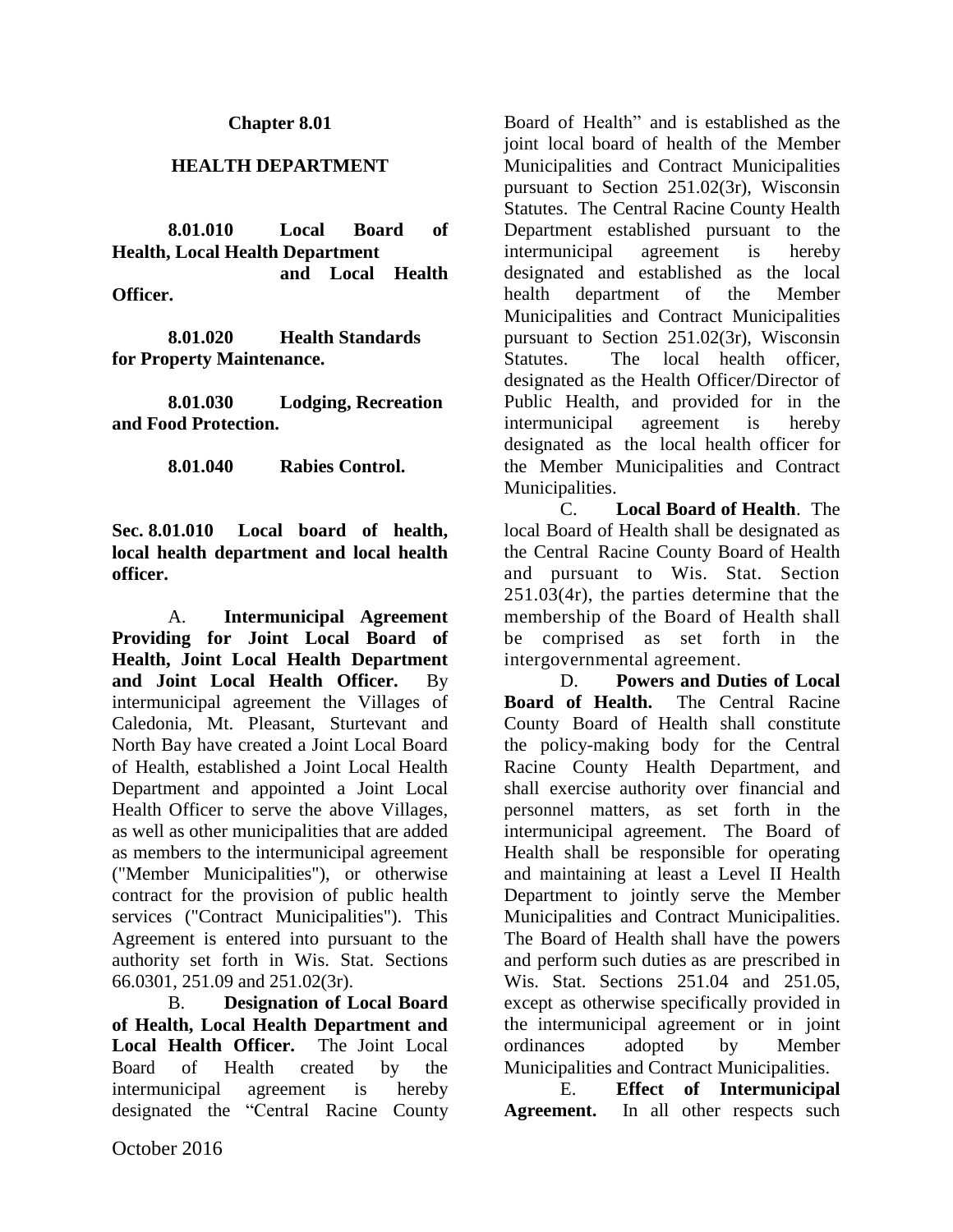intermunicipal agreement executed by the Member Municipalities shall govern the administration of the Central Racine County Board of Health, Health Department and Joint Local Health Officer.

F. **Repeal of Inconsistent Ordinances**. This section shall supercede any inconsistent provisions of this Code of Ordinances, which inconsistent provisions shall be, and hereby are, repealed as of the effective date of this ordinance.

### **Sec. 8.01.020 Health standards for property maintenance.**

#### A. **Purpose and General Provisions.**

1. This Section is adopted for the purpose of preserving and promoting the public health of residents and preventing the continuance of Human Health Hazards.

2. No Person shall erect, construe, cause, continue, maintain or permit any Human Health Hazards. Any Person who shall cause, create or maintain a Human Health Hazard or who shall in any way aid or contribute to the creation or maintenance thereof shall be guilty of a violation of this Section, and shall be liable for all costs and expenses attendant upon the abatement or removal of such hazards and subject to penalties provided in this Section.

3. It shall be the joint responsibility of the Owner and Occupant of a Dwelling or Dwelling Unit to maintain their property in a manner which complies with this Code and any applicable state and federal laws.

4. This Section does not prohibit the following activities so long as they are conducted in accordance with the applicable ordinance or State Statute: the sanitary operation of licensed junkyards; or the storage and accumulation of ashes and effuse by industrial establishments which maintain adequate and sanitary facilities and the space for the accumulation and storage of such materials.

B. **Authority.** This Section is adopted pursuant to the authority granted by Chapters 251 and 254, Wis. Stats., as amended from time-to-time, which regulations are hereby adopted, and incorporated by reference as though fully set forth herein. The Health Officer or Code Official shall have the power to abate human health hazards in accordance with this Section and Wis. Stat. Section 66.1337(7)(b), which statute is adopted by reference and made part of this Section as if fully set forth in this Section.

C. **Definitions.** The following definitions shall apply in the interpretation and enforcement of this Chapter, unless a different meaning is plainly intended:

1. **Basement**. A portion of a building located partly or wholly underground, but having less than half its clear height below the average grade of the adjoining ground.

2. **Building Inspector**. The Building Inspector of the Village/Town or his or her authorized representative.

3. **Carbon Monoxide Detector.** A device that detects the presence of carbon monoxide gas.

4. **Cellar**. A portion of a building located partly or wholly underground, but having  $\frac{1}{2}$  or more of its clear floor to ceiling heights below the average grade of the adjoining ground.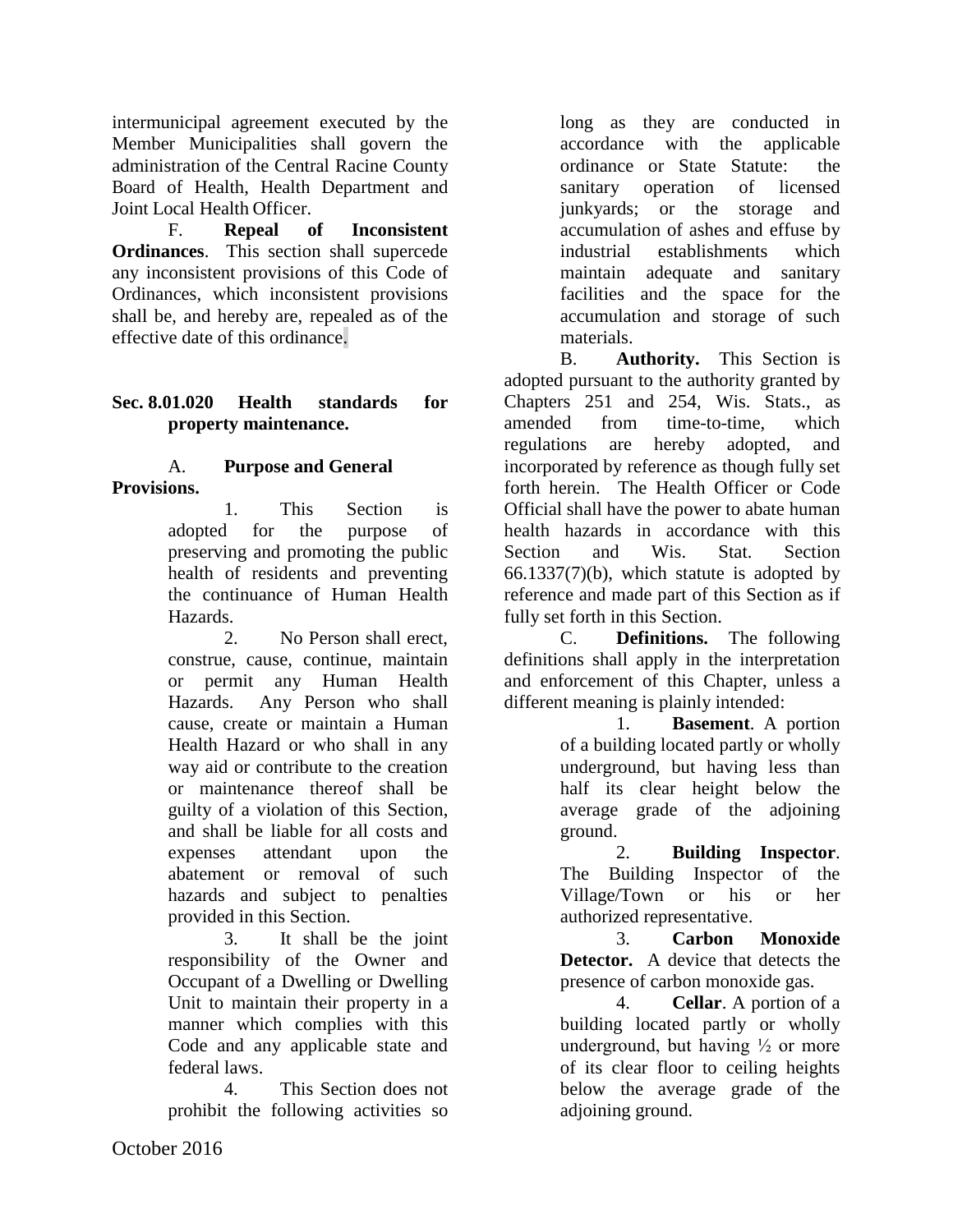5. **Chief of Police**. The Village/Town Chief of Police or their authorized representative or authorized representative from the Sheriff's Department.

6. **Code Official**. Building Inspector, Chief of Police, and/or the Health Officer, or their respective authorized representatives.

7. **Dwelling**. Any building which is wholly or partly used or intended to be used for living or sleeping by human occupants.

8. **Dwelling Unit**. Any room or group of rooms located within a Dwelling and forming a single habitable unit with facilities which are used or intended to be used for living, sleeping, cooking and eating by one family.

9. **Exterior Premises**. The open space on the premises or the portion of the premises upon which there is not a structure including the abutting right-of-ways, lawn park areas, curbs, gutters and all alleys and vacated alleys abutting private property between the center of the alley and the lot line.

10. **Extermination**. The control or elimination of insects, rodents or other Vermin by eliminating their harborage places, by removing or making inaccessible materials that may serve as their food, by blocking their access to a Dwelling, by poisoning, spraying, fumigating or trapping, or by any other legal pest elimination method approved by the Code Official.

11. **Health Officer**. The Health Officer of the Central Racine County Health Department or his/her authorized representative.

12. **Human Health Hazard**. A substance, activity or

condition that is known to have the potential to cause acute or chronic illness or death if exposure to the substance activity or condition is not abated.

13. **Immediate Human Health Hazard**. A condition which exists or has the potential to exist which should, in the opinion of the Health Officer, be abated or corrected immediately, or at least within a 24-hour period, to prevent imminent and severe damage to human health.

14. **Occupant**. Any Person living, sleeping or eating or having actual possession of a Dwelling Unit.

15. **Owner**. Any Person who, alone or jointly or severally with others shall be the record holder of the title of any Dwelling or Dwelling Unit, with or without actual possession thereof, or who has charge, care or control of any Dwelling as agent of the owner or as executor, administrator, trustee or Guardian of the estate of the owner.

16. **Person**. Includes Owners, Occupants, their agents, tenants and any individual, firm, corporation, partnership or association.

17. **Smoke Detector**. A device that detects the visible or invisible particles of combustion.

18. **Vermin**. Rats, mice, cockroaches or similar animals or insects that are or tend to be injurious to health.

19. **Workmanlike**. Work of such character so as to meet manufacturer's specifications, accepted national standards or recognized trade practices, and to provide a durable result as intended to ensure public safety, health and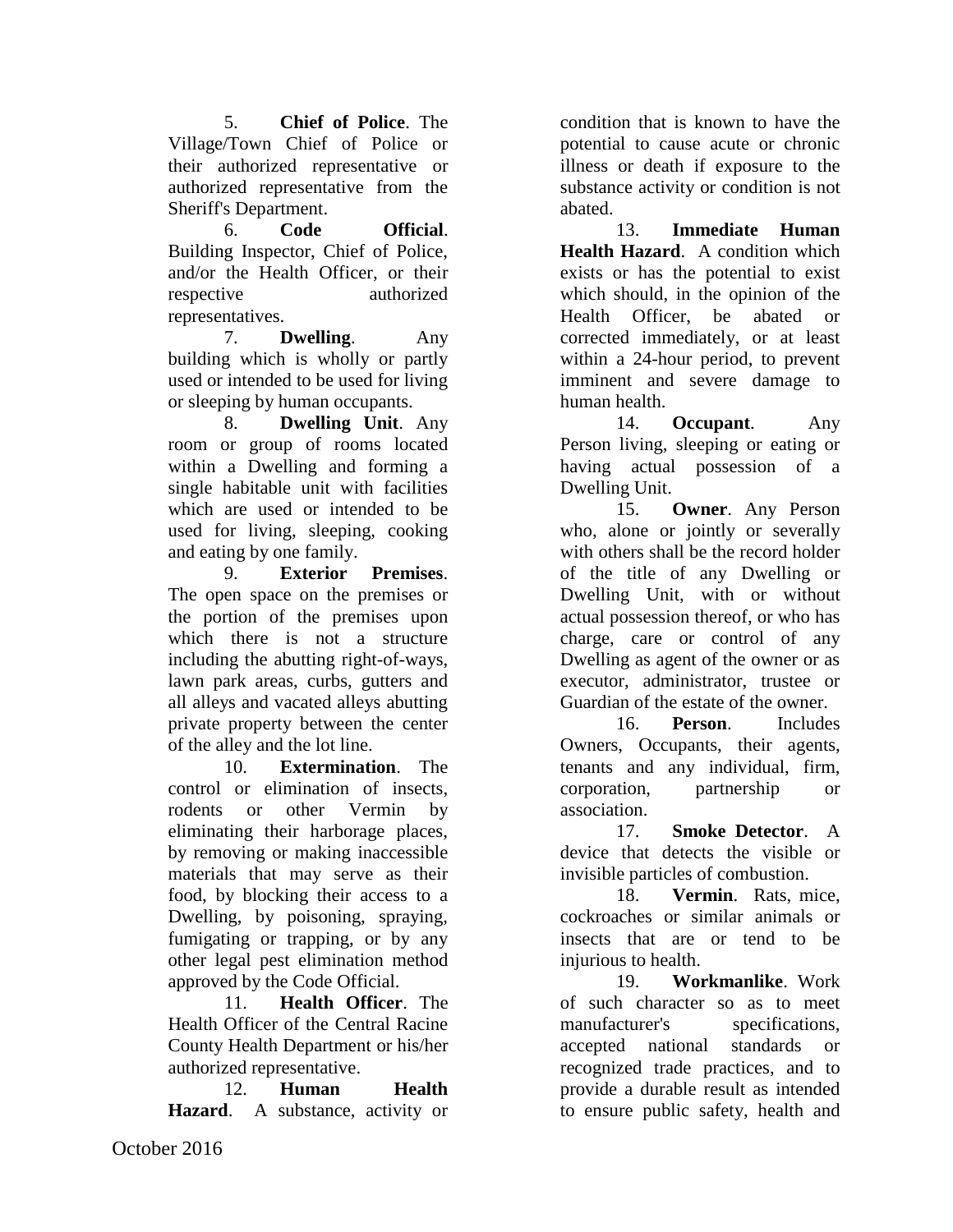welfare insofar as they are affected by building construction, use and occupancy.

D. **Health Standards for Basic Facilities and Maintenance of Habitable Living Quarters.** No Person shall occupy or allow another Person to occupy any Dwelling or Dwelling Unit for the purpose of living or sleeping therein, which does not comply with the following requirements:

1. **Toilet and Lavatory**. Every Dwelling Unit shall contain a water flush toilet within a room which affords privacy to a Person in such room. Every Dwelling Unit shall contain a lavatory basin, preferably but not exclusively in the same room as the toilet. Such toilet and lavatory basins shall be connected and maintained in compliance with the Village/Town plumbing code.

2. **Bathing Facilities**. Every Dwelling Unit shall contain, within a room which affords privacy to a Person in such room, a bathtub or shower connected and maintained in compliance with the Village/Town plumbing code.

3. **Water Heating Facilities**. Every Dwelling Unit shall have water heating facilities supplied, which are properly installed, maintained in a safe and good working condition and are capable of heating water to a temperature so as to permit an adequate amount of water to be drawn at every required lavatory basin, bathtub, shower or sink at a temperature of not less than 110 degrees Fahrenheit.

4. **Egress**. Every Dwelling Unit shall have access to at least two accessible, unobstructed means of egress leading to a safe and open public street, alley or court.

# 5. **Heating**

**Facilities**. Every Dwelling or Dwelling Unit shall be equipped with heating facilities which are properly installed, and maintained in a safe and good working condition and are capable of maintaining minimum temperatures of 68 degrees Fahrenheit in all rooms with an outside temperature of -10 degrees Fahrenheit.

# 6. **Electric**

**Service.** Every outlet and fixture shall be properly installed and shall be maintained in a good and safe working condition, and shall be connected and maintained in compliance with the Village/Town Electric Code.

# 7. **Smoke**

**Detectors**. Smoke Detectors shall be installed outside of each separate sleeping area in the immediate vicinity of the bedrooms and on each additional story of the Dwelling Unit, including Basements and Cellars excluding crawl spaces and unfinished attics.

8. **Carbon Monoxide Detectors.** Carbon Monoxide detectors shall be installed on each story of the Dwelling Unit, including Basements and Cellars excluding crawl spaces and unfinished attics.

9. **Extermination of Vermin**. Every Occupant of a Dwelling containing a single Dwelling Unit shall be responsible for the Extermination of any Vermin in or on the premises; and every Occupant of a Dwelling Unit in a Dwelling containing more than one Dwelling Unit shall be responsible for such Extermination within the unit occupied by them whenever their Dwelling Unit is the only one infested. Notwithstanding such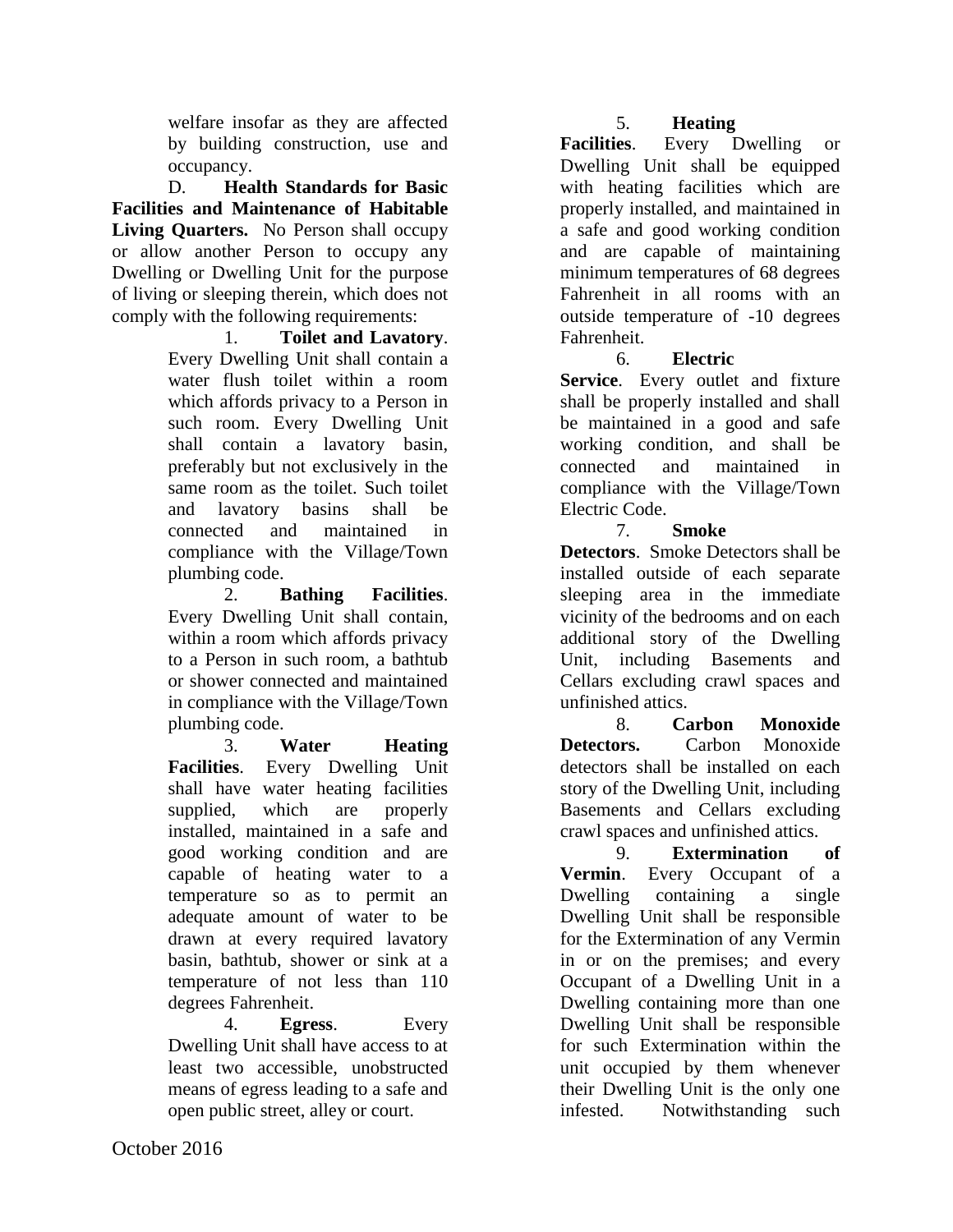provisions, whenever an infestation is caused by the failure of the Owner to maintain a Dwelling in a reasonably rodent-proof or insectproof condition, Extermination shall be the responsibility of the Owner. Extermination of any infestation in an unoccupied Dwelling Unit shall be the responsibility of the Owner even though the condition may have been caused by a previous Occupant. All Extermination services shall be performed by a licensed exterminator. Effective Extermination shall continue until all Vermin are eliminated. The responsible person shall submit completed Extermination reports from the licensed exterminator to the appropriate Code Official upon request.

### 10. **Hazardous**

**Conditions**. Every Dwelling Unit shall be structurally sound and shall be free of conditions that constitute a Human Health Hazard, an Immediate Human Health Hazard to the health and safety of the Occupant(s) or which create an unreasonable risk of personal injury resulting from any reasonably foreseeable use of the Dwelling.

11. **Discontinuance of Service**. No Owner or Occupant shall cause any service, facility, equipment or utility which is required under this Section to be removed or shut off from, or discontinued for, any occupied Dwelling which is let or occupied by such Person, except for such temporary interruption as may be necessary while actual repairs or alterations are in progress, or during a temporary emergency when discontinuance of service is approved by a Code Official.

E. **Enforcement.** Upon request of an Owner or Occupant, or upon receipt of a credible complaint, a Code Official shall inspect or cause to be inspected the Dwelling, Dwelling Unit or Exterior Premises which is the subject of the complaint or upon which there exists evidence of a violation of this Section. Such inspection shall be for the purpose of determining whether or not the condition of the Dwelling or Dwelling Unit complies with the standards set forth in this Section.

F. **Access to Property.** After presenting proper identification a Code Official shall be permitted to enter upon any property at any reasonable time for the purpose of making inspections to determine compliance with this Section and related ordinances. If denied access, the Code Official may acquire a special inspection warrant for such access, pursuant to Sec. 66.0119, Wis. Stats., as amended from timeto-time.

G. **Declaration of Dwelling as Human Health Hazard.** Notwithstanding any other provisions of this Section, if a Code Official determines that any Dwelling or Dwelling Unit is a Human Health Hazard or Immediate Human Health Hazard, the Code Official shall placard such Dwelling and within 24 hours thereafter serve notice, by registered mail, return receipt requested, in addition to such other notice as may be appropriate, to the Occupant and Owner that the Dwelling is unfit for human habitation and that it shall be vacated within a reasonable time as ordered by the Code Official. A Dwelling may be declared a Human Health Hazard or Immediate Human Health Hazard for any of, but not limited to, the following reasons:

> 1. A Dwelling is so damaged, decayed, dilapidated, dangerous, unsanitary, unsafe or Vermin-infested that it creates a hazard to the health or safety of the Occupants or the public.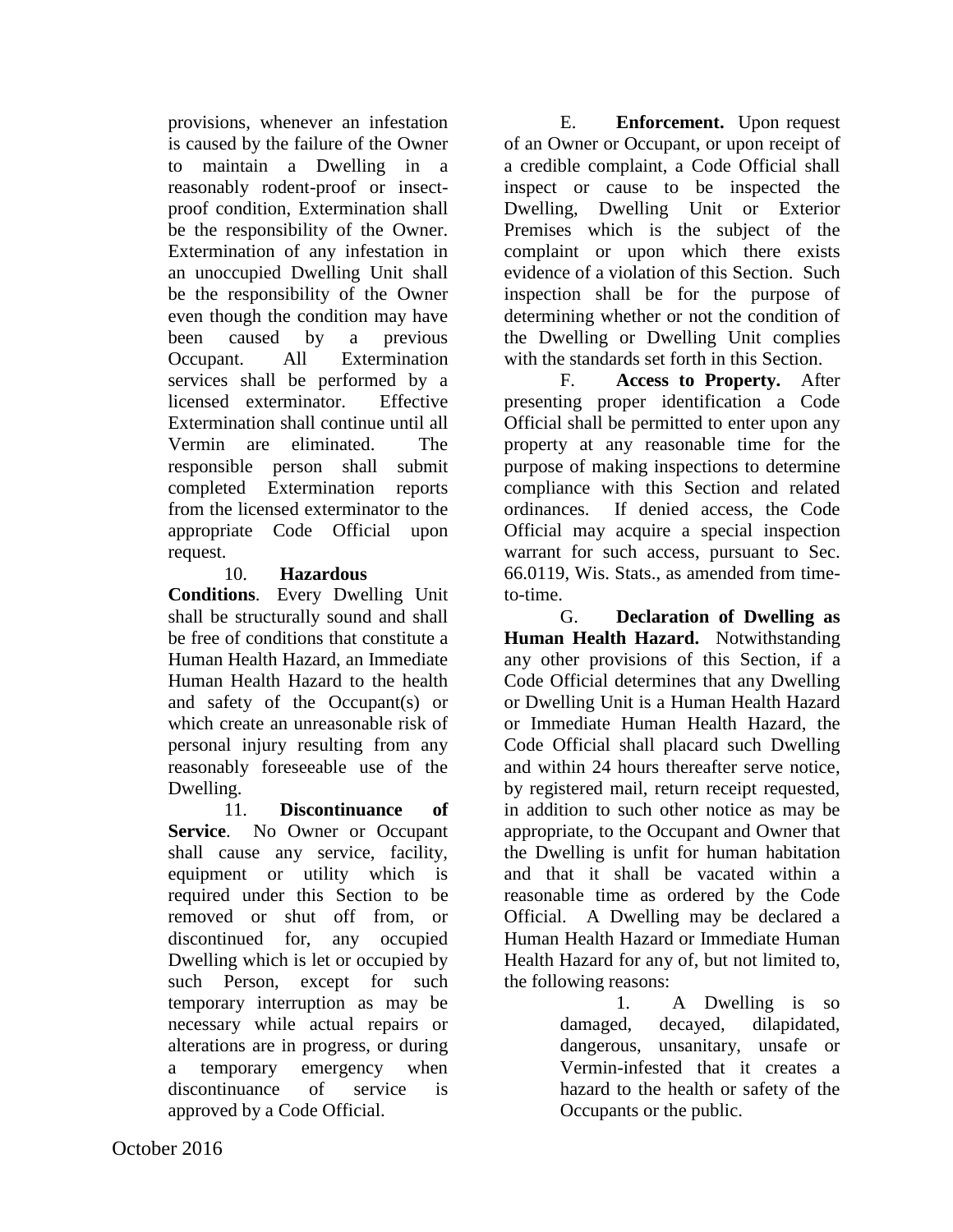2. A Dwelling lacks a potable water supply, a properly functioning public or private sanitary sewer system, or a functioning heating system adequate to protect the health and safety of the Occupants.

3. A Dwelling, because of its condition, has been implicated as the potential source of a severe poisoning by a toxic substance including but not limited to leadbearing paint.

H. **Workmanship.** All repairs, maintenance work, alterations or installations which are required directly or indirectly by the enforcement of this Section shall be executed and installed in a Workmanlike manner.

I. **Notice of Violation and Orders for Corrective Actions.** Whenever a Code Official determines that there has been a violation of this Section, notice shall be given to the property Owner, and Occupant as appropriate. Such notice shall:

1. Be in writing.

2. Include a statement of the violation with reference to the applicable provision(s) of this Section.

3. Include the correction(s) necessary to bring about compliance.

4. Contain an order to correct said violation by a date certain.

J. **Service of Notice.** Each notice or order, other than as provided in Subsection (h), provided under this Section shall be deemed to be properly served if a copy thereof is:

1. Personally served in the manner provided for in the State Statutes for service of process or,

2. Sent by U.S. first class mail, postage prepaid,

addressed to the last known address or,

3. Posted in a conspicuous place on or about the main entrance to the structure located at the last known address, where there is a structure.

K. **Appeal.** Any Person affected by any notice or order which has been issued in connection with the enforcement of any of the provisions of this Section may request in writing a review by the Health Officer or other Code Official issuing such notice or order. Such request shall be submitted before the date for the violation is to be corrected. Subsequent appeal shall be pursuant to the Administrative Review section of this Code or Chapter 68 of the Wisconsin Statutes.

> L. **Noncompliance with Order.** 1. **Citation**. A citation for any violation of this Section may be issued by the Police, Sheriff's Department or by an appropriate Code Official.

> 2. **Abatement of Human Health Hazards/Emergency Action**. In extreme cases where a violation poses an Immediate Human Health Hazard as determined by the Health Officer or other implicated Code Official, or in the case of a second violation of the same section by the same Person within one year of a previous violation, the Health Officer or Code Official may immediately commence the actions authorized by this Chapter, or any other statutory or ordinance authority, to abate or removed the hazard.

M. **Reinspection Fees.** To compensate for inspection and administrative costs related to the enforcement of this Section, an escalating fee established by the Board of Health may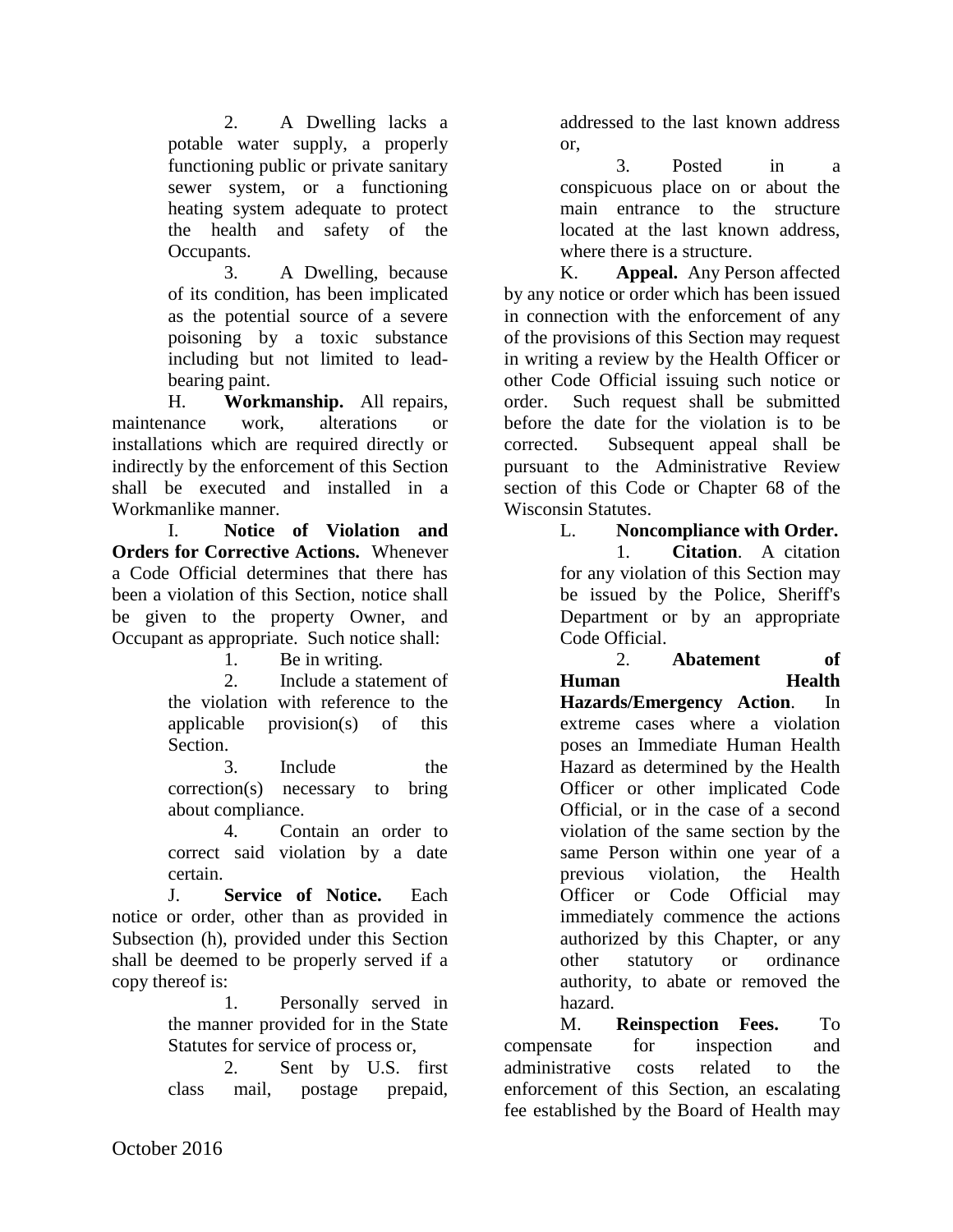be charged for any reinspection following the initial inspection which resulted in an order for corrective action. There shall be no reinspection fee for a final inspection indicating compliance or for a reinspection occurring during the period of an approved time extension granted for good cause and involving a good faith effort on the part of the property Owner to comply with the order. In accordance with Section 66.0627, Wis. Stats., reinspection fees that are not paid by or on behalf of the property Owner within thirty (30) days of mailing of an invoice to the property Owner of record shall be charged and collected via the property tax bill as a special charge against the property upon which the reinspections were made. If collection via the tax bill is necessitated, there shall also be a One Hundred (\$100.00) Dollar administrative charge added to the fee and special charge to cover the administrative costs incurred by the Village/Town.

N. **Fees.** All fees associated with any provision of this Section shall be established as part of the annual budget process or by resolution of the Village/Town Board from time-to-time. A current fee schedule itemizing all fees required by this Section shall be maintained at the Central Racine County Health Department during normal business hours.

O. **Penalties.** Any Person who violates any provision of this Section shall upon conviction be subjected to a forfeiture of not less than \$300.00 or more than \$1000.00 for each violation, and in addition. shall pay the costs and expenses of prosecution. Each day such violation continues shall be considered a separate offense.

### **Sec. 8.01.030 Lodging, recreation and food protection.**

A. **Purpose and General Provisions.** The purpose of this Section is to preserve and promote the public health of the Village/Town residents. The Health Department is granted agent status under Sections 254.69 and 97.41, Wis. Stats., and accordingly provides all licenses and inspections for retail food establishments, restaurants, public swimming pools, and water attractions, tattoo and body piercing establishments, recreational and educational camps, campgrounds, hotels, motels, tourist rooming houses, bed and breakfast establishments and food vending operations in accordance with the applicable Wisconsin Statutes and/or Administrative Code Chapter.

B. **Authority.** This Section is adopted pursuant to the authority granted by Chapters 251, 252, 254, and Section 97.41 of the Wisconsin Statutes, as amended from time-to-time, which regulations are hereby adopted, and incorporated by reference as though fully set forth herein. The Health Officer, or his or her designee, shall have the power to enforce the regulations of this Section, including by the issuance of citations.

C. **Adoption of State Code; Applications, Permits, and Licenses Required.** Except as otherwise provided in this Section and pursuant to the authority granted by Wisconsin Statutes Chapters 251, 252, 254 and Sections 66.0417 and 97.41, the Village/Town adopts Wisconsin Administrative Code Chapters ATCP 75, COMM 90, DHS 172, DHS 173, DHS 175, DHS 178, DHS192, DHS 195, DHS 196, DHS 197 and DHS 198, as amended from time-to-time, which are incorporated by reference as though fully set forth herein. All applications, permits and licenses required by such regulations are required by the Village/Town and shall be processed in accordance with the applicable Statute or Code Section.

D. **Definitions.** The following definitions shall apply in the interpretation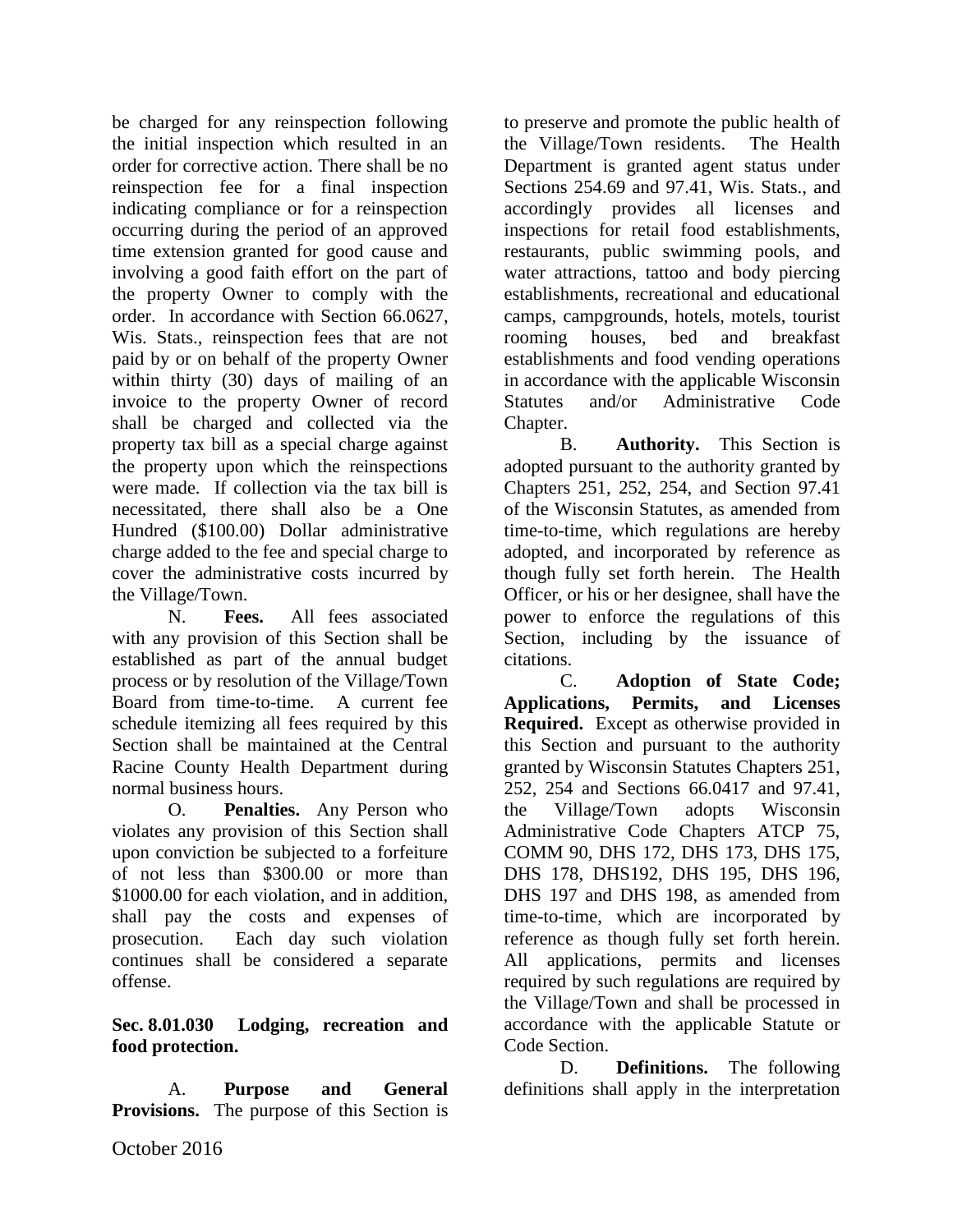and enforcement of this Section, unless a different meaning is plainly intended:

> 1. **Body Piercer.** Means a person who performs body piercing on another person at that person's request.

2. **Food Establishment**. An operation that stores, prepares, serves, vends, sells or otherwise provides food for human consumption. The term "Food Establishment" includes a "restaurant" as defined in Section 254.61(5), Wis. Stats.; a "retail food establishment" as defined in Section 97.30, Wis. Stats.; and a "temporary restaurant" as defined in Section 254.61(5m), Wis. Stats. In addition, the term "Food Establishment" shall also include taverns, soda fountains and non-alcoholic bars where beverages are dispensed into reusable or other containers.

3. **Tattooist**. Means a person who tattoos another person at that person's request.

4. **Youth Sports Concession Stand**. A concession stand at a locally-sponsored sporting event, such as a little league game. In this paragraph, "concession stand" means a food stand that serves food and is operated exclusively for the benefit of a participating youth sports team or program or the governing youth sports organization, and "locally sponsored sporting event" means a competitive game, taking place inside or outside, specifically for youth, that is organized or sponsored by one or more local business, governmental or other civic organization, or by parents of the youth, including a school sponsored interscholastic sports competition.

E. **Sanitation Permit.** Any permanent Food Establishment located within the jurisdiction of the Village/Town which does not require a permit under Wisconsin Administrative Code Chapter DHS 196 or ATCP 75 shall be required to obtain a sanitation permit from the Health Department and comply with the provisions of Wisconsin Administrative Code Chapters DHS 196 and ATCP 75 as they relate to the safe handling of food.

F. **Youth Sports Concession Stand.** All Youth Sports Concession Stands serving food for eleven (11) or more days per year shall be required to obtain a permit from the Health Department and comply with the provisions of Wisconsin Administrative Code Chapters DHS 196 and ATCP 75 as they relate to the safe handling of food. Youth Sports Concession Stands only serving commercially packaged nonperishable food and/or beverages shall not be required to obtain a permit.

G. **Mobile Food Establishments.** A valid Food Establishment permit issued by the State of Wisconsin or any other competent Health Department for any mobile restaurant or mobile retail Food Establishment which chooses to operate within the jurisdiction of the Village/Town will be honored by the Village/Town. The mobile Food Establishment will be required to be inspected by the health department and to satisfy the relevant provisions of Wisconsin Administrative Code Chapter DHS 196 and ATCP 75. In addition, the mobile food establishment shall pay an inspection fee for this inspection.

H. **Body Piercers and Tattooists.** All body piercers and tattooists shall annually complete a bloodborne pathogen training course that is approved by the Health Department. Any tattoo or body piercing establishment allowing a tattooist or body piercer to practice in the establishment without proof of bloodborne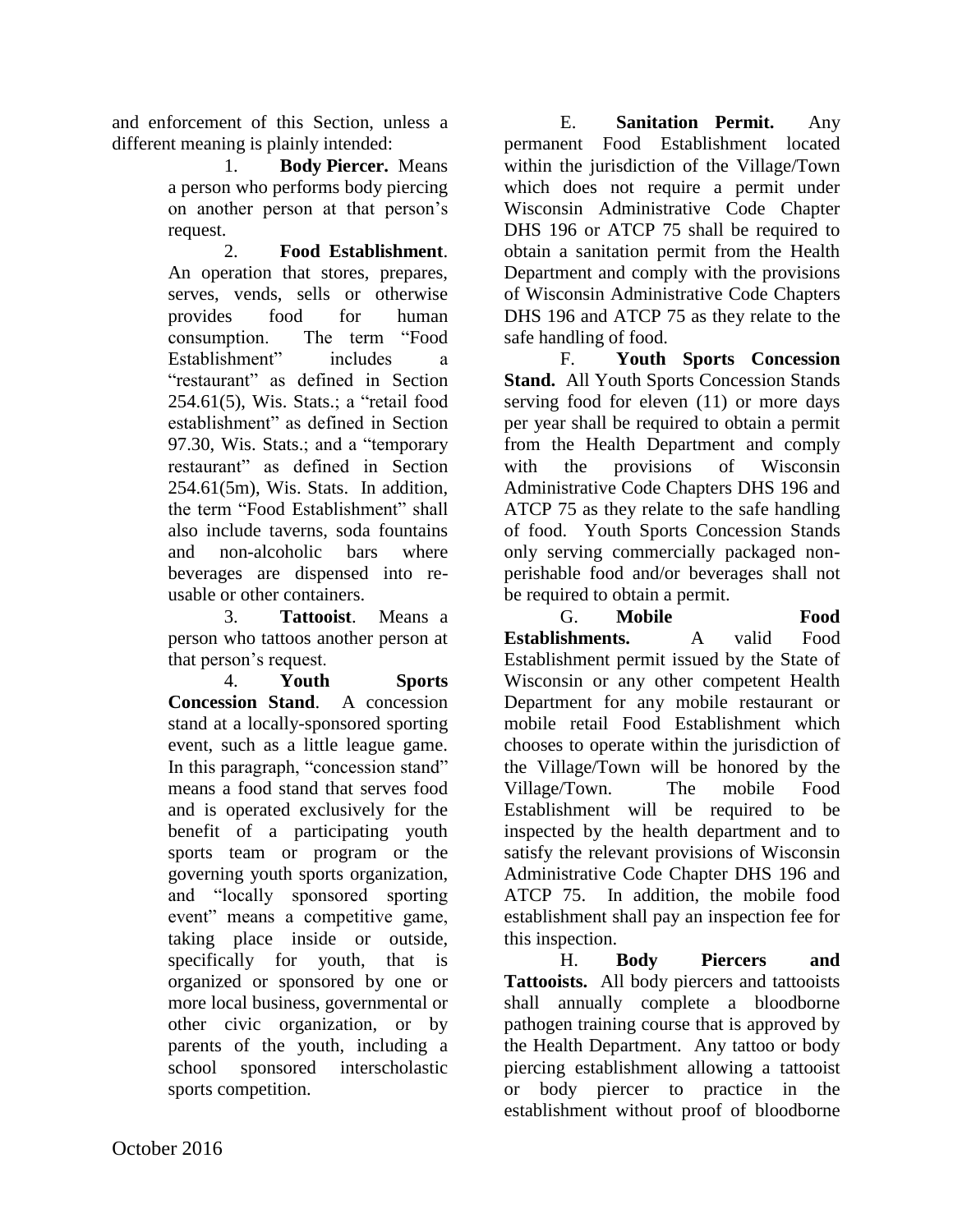pathogen training with be assessed a fee. This fee shall be established by Board of Health as part of the annual budget process.

I. **Application; Permit.** Any license or permit required under this Section shall make application on a form provided by the Health Department. The Health Department shall determine the contents of the application and may use a form provided by the State. Applications for permits shall be submitted to the Health Department along with the appropriate fee. Applications will be reviewed for compliance with this Section. Permits and licenses issued hereunder shall be conspicuously displayed on the premises of the establishment.

J. **Inspection by Department.**  Authorized employees of the Department, upon presenting proper identification, shall have the authority to perform inspections prior to issuance of any permit or license and from time-to-time of any establishment for compliance with this Code, including the state laws incorporated in this Code by reference.

K. **Fees.** All fees associated with the operation of any establishment governed by this Section shall be established as part of the annual budget process or by resolution from time-to-time. A current fee schedule itemizing all fees required by this Section shall be maintained at the Health Department for inspection during normal business hours.

L. **Penalties.** Any Person who violates any provision of this Section shall upon conviction be subjected to a forfeiture of not less than \$300.00 or more than \$1000.00 for each violation, and in addition, shall pay the costs and expenses of prosecution. Each day such violation continues shall be considered a separate offense.

M. **Appeal**. Any person aggrieved by any temporary order issued by the Health Officer pursuant to Sec.  $66.0417(2)(a)$ , Wis. Stats., shall be granted a hearing before the Village/Town Board in accordance with the provisions of such Section. Appeal from any order, notice or determination made by the Health Officer other than one controlled by Sec. 66.0417 shall be to the Village/Town Board pursuant to the applicable ordinance or Chapter 68 of the Wisconsin Statutes in the absence of an administrative review ordinance. The Village/Town Board may affirm, set aside, or modify the subject order by majority vote. The Village/Town Board's decision shall be final but may be appealed to the Racine County Circuit Court.

# **Sec. 8.01.040 Rabies control.**

A. **Purpose and General Provisions.** The purpose of this Section is to preserve and promote the public health of Village/Town residents. Pursuant to Section 254.51, Wis. Stats., the Health Department shall establish measures for the prevention, surveillance and control of human disease that is associated with animal-borne disease transmission.

B. **Authority.** This Section is adopted pursuant to the authority granted by Chapters 250, 251, and 254 of the Wisconsin Statutes. The Village/Town Chief of Police or representative of the Sheriff's Department, Humane Officer, Health Officer or their designees shall have the power to enforce the regulations of this Section, including by the issuance of one or more citations, as warranted.

C. **Adoption of Wisconsin State Statute**. In addition to the provisions of this Section and pursuant to the authority granted by Chapters 250, 251 and 254 of the Wisconsin Statutes, the Village/Town adopts Section 95.21, Wis. Stats., which is incorporated by reference as though set forth herein. To the extent any provision conflicts with another provision in this Section, the more restrictive provision applies.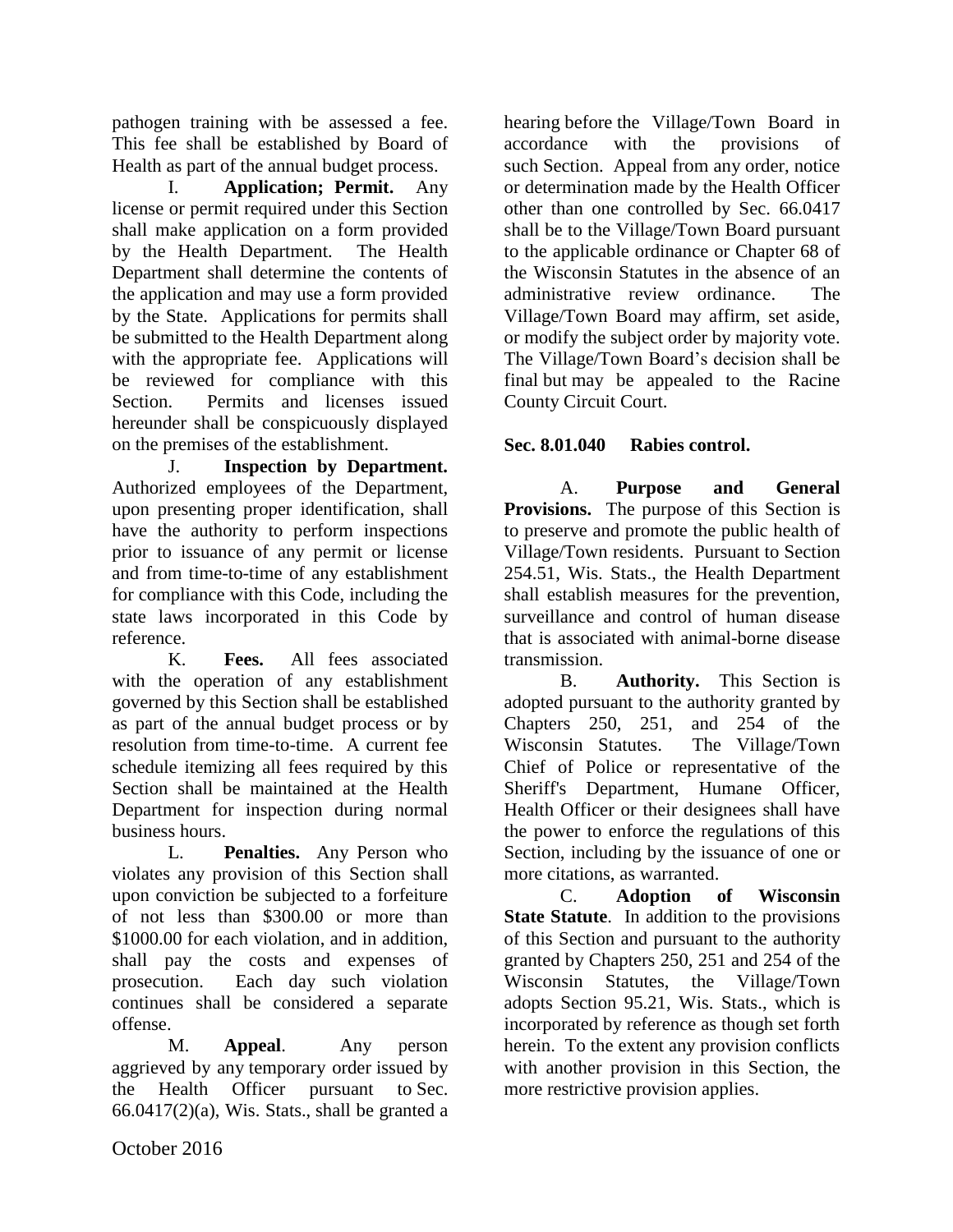D. **Definitions.** The following definitions shall apply in the interpretation and enforcement of this Section, unless a different meaning is plainly intended:

> (1) **Bite**. To seize with teeth or jaws, so as to enter, wound, or pierce the skin.

> (2) **Cat**. Any member of the species felis catus (the domestic cat).

> (3) **Code Officer**. The Village/Town Chief of Police or representative of the Sheriff's Department, Humane Officer, Health Officer or their designees.

(4) **Dog**. Any member of the species canis familiaris (the domestic dog).

(5) **Ferret**. Any member of the species mustela putorius (the domestic ferret).

E. **Rabies Vaccination Required for Dogs, Cats and Ferrets.** The owner of a Dog, Cat or Ferret shall have the animal vaccinated against rabies. Cats and Ferrets shall meet the requirements for Dogs in Sections 95.21(2) and 95.21(3), Wis. Stats. An owner who fails to obtain a rabies vaccination for a Dog, Cat or Ferret shall be subject to a forfeiture of not less than \$50 and not more than \$100, plus the costs of prosecution.

F. **Duty to Report Bite.** Any person having knowledge or reason to believe that any Dog, Cat or Ferret has bitten a person, shall immediately report, so far as is known, the name and address of the owner of the animal and circumstances of such Bite. Such report shall be made to the Village/Town Police Department or Sheriff's Department.

G. **Quarantine.** Any Dog, Cat or Ferret within the Village/Town which is believed to have bitten a person, to have been infected with rabies, or to have been in contact with a rabid animal shall be subject to the quarantine requirements and procedures set forth in Sec. 95.21, Wis. Stats. If the Code Official, Chief of Police, the Health Officer, or the Humane Officer determines that a Dog, Cat, Ferret or other domestically-owned animal found in the Village/Town has rabies, the Village President or Town Chairman may order a district quarantine, as provided by § 95.21(3).

H. **Noncompliance with Quarantine Order.** If after a Dog, Cat or Ferret Bites a person, the animal's owner fails to quarantine the animal and/or fails to have the animal examined by a licensed veterinarian, the animal may be seized by the Code Official, Health Officer, Police Officer, Deputy Sheriff, Humane Officer or their designees and held at a designated facility until the quarantine time expires. The owner or custodian of the animal shall pay all applicable fees associated with the quarantine, veterinarian's examinations, vaccination and license prior to releasing the animal from the quarantine facility.

I. **Appeal.** Any person affected by any notice or order which has been issued in connection with the enforcement of any of the provisions of this Section may request in writing a review by the Health Officer or other Code Official issuing such notice or order. Such request shall be submitted before the date for the violation is to be corrected. Subsequent appeal shall be to the Village/Town Board pursuant to the applicable ordinance or Chapter 68 of the Wisconsin Statutes in the absence of an administrative review ordinance.

J. **Penalties.** Except as otherwise provided herein, any person who violates any provision of this Section shall upon conviction be subjected to a forfeiture of not less than \$100.00 or more than \$1000.00 for each violation, and in addition. shall pay the costs and expenses of prosecution. Each day such violation continues shall be considered a separate offense."